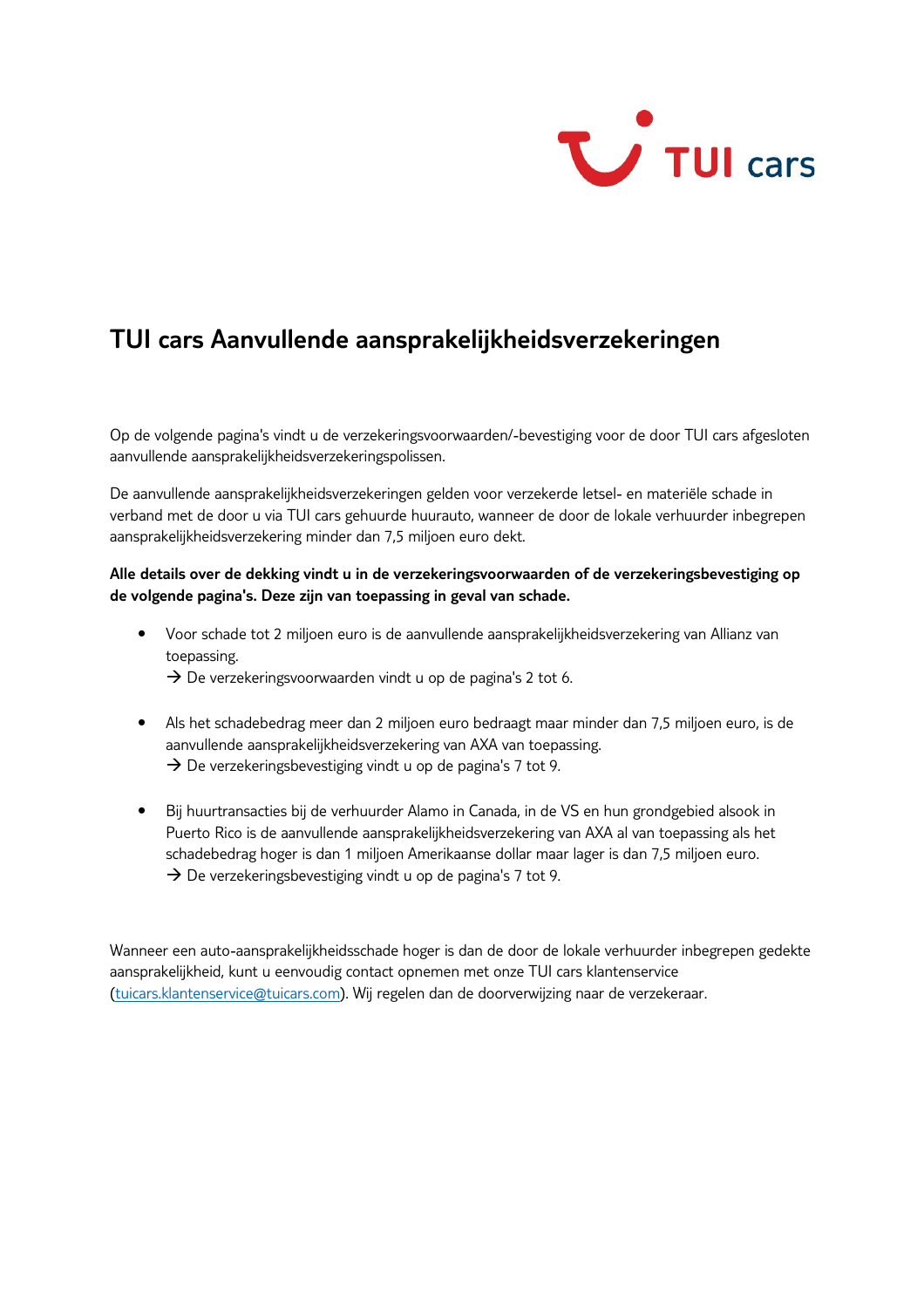# **Allianz (ii) Travel**

## **INSURANCE CERTIFICATE 18\_5073**

In accordance with the following Terms and Conditions of Insurance, the authorised holder of this insurance certificate is insured as a rental customer and authorised driver of a rental vehicle arranged by von TUI Deutschland GmbH.

# **YOUR INSURANCE BENEFITS**

### **ADDITIONAL LIABILITY INSURANCE FOR DRIVING RENTAL VEHICLES ABROAD**

• Additional Liability Insurance for Driving Rental Vehicles Abroad **Sum insured:** € 2,000,000 per damaging event **Insurance cover is valid for the period in which the rental vehicle is rented.**

**Area of application:** worldwide

**Insured duration of travel:** See insurance certificate / travel confirmation / booking confirmation. The insurance applies for the duration of the rental with a permissible maximum of 93 days.

# **HOW TO CONTACT US**

Questions about your insurance benefits

Our Service Team is ready to provide you with the information you need (Mon. – Fri. 8.30 am – 7.00 pm and Sat. 9.00 am – 2.00 pm):

### **Telephone: +49.89.6 24 24-460 Fax: +49.89.6 24 24-244 Email: service-reise@allianz.com www.allianz-reiseversicherung.de**

Registering a claim You can register a claim very easily and quickly by going online to

### **www.allianz-reiseversicherung.de/ schadenmeldung**

(or you can send a letter to our Claims Department)

# **IMPORTANT NOTES**

**Insurance cover is valid only for the insured person(s) listed by name in the insurance certificate or in the travel/booking confirmation.** 

**Allianz Versicherungs-AG bears the insured risk. AWP P&C S.A. operates on its behalf in the areas of processing contracts, collecting premiums and delivering the contactually agreed insurance services in accordance with the following Terms and Conditions of Insurance.** Verbal agreements shall not be valid. Insurance tax is already included in the insurance premiums. No fees are charged.

On behalf of Allianz Versicherungs-AG



Olaf Nink, General Representative

AWP P&C S.A. General Representative: Olaf Nink (Germany Branch) VAT ID No. DE 129274528 D - 85609 Aschheim (near Munich) Germany

Niederlassung für Deutschland Registration court: Munich HRB 4605<br>
(Germany Branch) VAT ID No. DE 129274528 Insurance tax No. 802/V90802001910

#### AWP P&C S.A.

Public Limited Company incorporated under French law Registered Office: Saint-Ouen (Frankreich) Commercial register: R.C.S. Bobigny 519 490 080 Board of Management: Sirma Boshnakova (Chairman), Dan Assouline, Ulf Lange, Claudius Leibfritz, Lidia Luka-Lognoné, Mike Nelson, Sylvie Ouziel, Eric Schneijdenberg

### Allianz Versicherungs-Aktiengesellschaft

Chairperson of the Supervisory Board: Dr. Klaus-Peter Röhler Board of Management: Joachim Müller (Chairman), Katja de la Viña, Jochen Haug, Dr. Jörg Hipp, Aylin Somersan Coqui, Frank Sommerfeld, Dr. Dirk Vogler, Dr. Rolf Wiswesser For VAT purposes: VAT ID No. DE 811 150 709; Insurance premiums are exempt from value-added tax. Registered office: Munich Registration court: Munich HRB 75727 Insurance Tax No. 802/V90802004778

**This translation is for information purposes only. In the event of any conflict or inconsistency between the German and the English versions, the German original shall prevail.**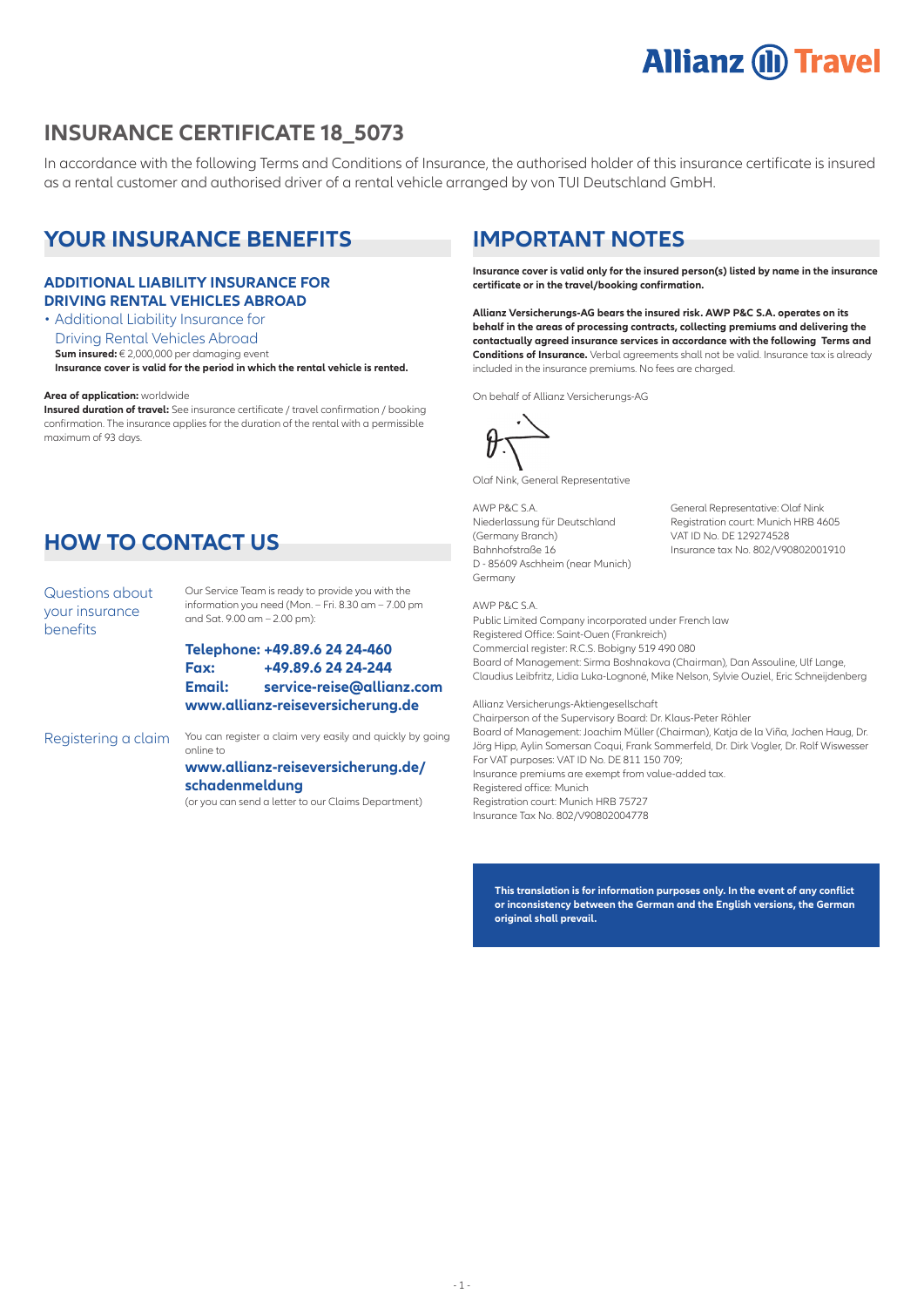# **COMPLAINTS AND APPLICABLE LAW**

#### **How you can lodge a complaint**

It is our aim to offer you first-class services. Engaging with your concerns is equally important to us. If, at any time, you are not completely satisfied with our products or our service, please do not hesitate to inform us.

You can use any means of communication to inform us of your complaints concerning contractual or claimsrelated issues. You can contact us by telephone at +49 89 624 24-460, by email at service-reise@allianz.com or by letter addressed to AWP P&C S.A., Beschwerdemanagement, Bahnhofstraße 16, D - 85609 Aschheim (near Munich). From March 2019 onwards, we will participate in dispute settlement procedures before a consumer arbitration board, according to Section 2 of the Act on Alternative Dispute Resolution in Consumer Matters (Verbraucherstreitbeilegungsgesetz – VSBG). Further details about our complaints handling process is available from www.allianz-reiseversicherung.de/beschwerde.

For complaints about any insurance line, you can contact the German Federal Financial Supervisory Authority (BaFin), Graurheindorfer Strasse 108, D - 53117 Bonn, Germany (www.bafin.de).

**The contractual relationship is** governed by German law, unless this is precluded by international law. Lawsuits arising from the insurance agreement may be raised by the policyholder and the insured person before the court which holds jurisdiction over the location in which the company or its branch office has its registered address. If the policyholder or the insured person is a natural person, lawsuits may also be raised before the court which holds jurisdiction over the location in which the policyholder or the insured person is domiciled at the time the action is filed or, if he / she has no domicile, over the location in which he / she has his/her habitual residence.

### **IMPORTANT NOTICES IN THE EVENT OF LOSS OR DAMAGE**

#### **What must you do in each event of loss or damage?**

You must minimise the damage or loss to the extent possible and provide evidence of the damage or loss sustained. Therefore, please retain appropriate evidence detailing the occurrence of the loss or damage ( e.g. confirmation of loss or damage, medical report) and the extent of the loss, damage or injury (e.g. invoices, receipts). You can register your claim quickly and easily online at **www.allianz-reiseversicherung.de/ schadenmeldung**

#### **What are your obligations when lodging claims under the liability insurance?**

Please note the names and addresses of witnesses to the loss event. Ask for a **copy of the police report** if the police were called in to investigate the matter. Notify us and submit these documents and information with your registration of claim.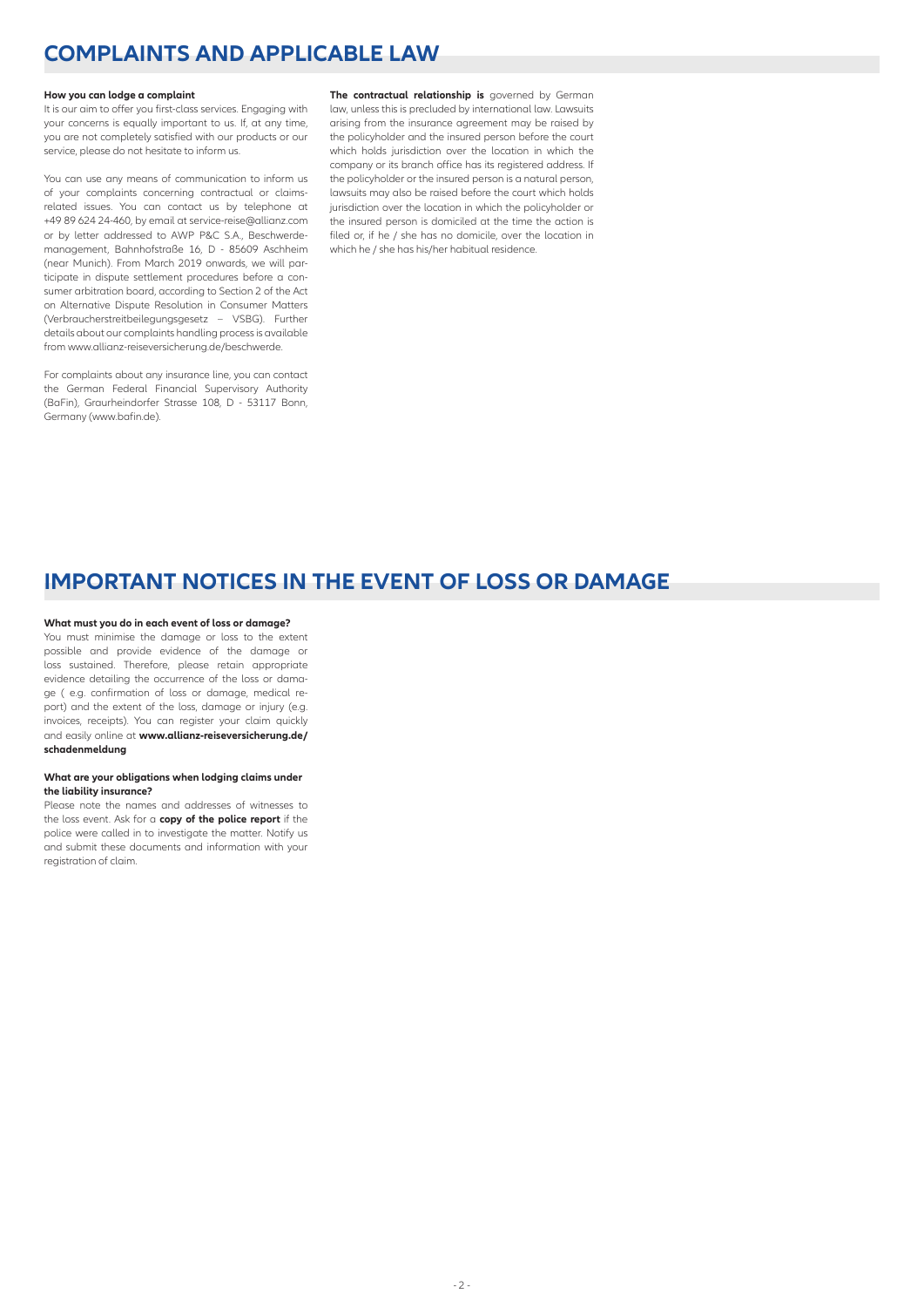# **TERMS AND CONDITIONS FOR INSURANCE COVER OF AWP P&C S.A., GERMANY BRANCH**

### Terms and Conditions of Insurance **AVB AB-EV 18 OV**

The General Terms and Conditions for your travel insurance apply to the individual policies in addition to the Special Terms and Conditions set out further below. Insurance cover is provided if you have arranged the relevant insurance policy with us.

#### **Section 1 Who is insured?**

As an insured person, you benefit from the insurance cover. You are named in the proof of insurance, or you belong to the group of persons described therein. You are subject to all the provisions of these Terms and Conditions of Insurance and the Data Protection Policy.

#### **Section 2 What travel is insured?**

Your insured travel is protected by insurance cover within the agreed area of application.

#### **Section 3 When does the insurance cover begin and end?**

- 1. The insurance cover starts upon commencement of the insured travel.
- 2. The insurance cover ends at the agreed point in time, albeit no later than upon the actual completion of the insured travel.
- 3. The insurance cover will be extended beyond the agreed point in time, if
	- the insurance was concluded for the entire scheduled travel and
	- the end of the travel is delayed for reasons outside of your control (e.g. because you are not in fit condition for taking transport).

#### **Section 4 In what situations are you not insured (general exclusions)?**

#### 1. You are not covered for loss or damages caused by: a) strikes, nuclear energy, actions by a state authority (e.g. refusal of entry)

- b) wars, civil wars or war-like events, if
	- these events were already ongoing at the time of your entry, or
	- you do not leave the territory/country within 14 days following the outbreak of the events. If you are unable to end your travel for reasons beyond your control, you will be insured beyond this time limit.
- you actively participate in these events.
- c) Nuclear, biological or chemical weapons or nuclear, biological or chemical materials.
- 2. You are not insured for travel within areas for which the Federal Foreign Office of Germany has issued a travel warning at the time of your entry into this area. If you are already at the location when a travel warning is announced, the insurance cover shall end 14 days after the travel warning has been announced. If you are unable to discontinue your travel for reasons in which you are not at fault, you will be insured beyond this time limit.
- 3. There is no insurance cover for loss or damage caused deliberately by you.
- 4. You are not insured while on expeditions.
- 5. No insurance cover exists if
	- a) there are economic, trading or financial sanctions or embargoes declared by the European Union or the Federal Republic of Germany and
	- b) these are directly applicable against you or us, or which prevent the provision of insurance cover.

This also applies for economic, trading or financial sanctions or embargoes imposed by the United States of America, insofar as these do not violate European or German legal regulations.

#### **Section 5 What are your obligations in the event of a claim (general obligations)?**

- 1. You are required
	- to minimise the loss or damage to the extent possible and avoid unnecessary costs.
	- to notify us of the loss or damage without delay.
- to describe and prove the loss or damage to us (event and extent). In doing so, you must truthfully provide us with all information necessary to clarify the facts, and enable us to verify the cause and amount of the claim made.
- to provide proof in the form of original invoices and documents.
- 2. To enable us to assess our obligation to indemnify and the scope of indemnity to be provided, you must also release your doctor from their non-disclosure obligations to the extent that is necessary.

If you do not issue the release from the duty of confidentiality and have not enabled us to perform verification by other means, we are not obligated to provide insurance benefits.

#### **Section 6 What happens if you breach an obligation?**

- 1. If you intentionally breach an obligation, we shall be entitled to refuse the insurance benefit. If you breach an obligation through your gross negligence, we may reduce the indemnity to an extent commensurate to the severity of your fault. You must prove that you have not acted in gross negligence.
- 2. If you prove that the breach of duty did not affect the determination or the scope of our indemnity obligation, we will be obliged to provide you insurance benefits. This does not apply if you have acted deceitfully.

#### **Section 7 What is the limitation period for your claim to benefits under the insurance contract?**

Your claim to insurance benefit shall lapse after three years. The limitation period begins at the end of the year in which the claim was made and you had knowledge of the circumstances justifying the claim, or should have had knowledge of such circumstances without gross negligence.

#### **Section 8 When will we pay the compensation?**

We will pay the compensation within two weeks of conclusively verifying your claim. The payment will always be made by bank transfer to an account held at a bank.

#### **Section 9 What applies if you have compensation claims against third parties?**

- 1. If you have claims against other parties in connection with the loss or damage event, these shall be assigned to us. This applies up to the amount of the payment you have received from us, provided you are not placed at disadvantage as a result.
- 2. When requested by us, you must provide us with written confirmation of this assignment.
- 3. Your entitlements to benefits from other private insurance contracts shall take precedence over our obligation to indemnify. We will extend preliminary indemnity in the event that you make your claim against us first.

#### **Section 10 In what form must declarations and notifications be issued, and who is entitled to receive them?**

- 1. Both you and we must issue notifications and declarations of intent in written or textform (e.g. letter, fax, email).
- 2. Insurance agents are not authorised to accept notifications or declarations of intent relating to a claim.

#### **Section 11 What court in Germany has jurisdiction? What law applies?**

- 1. If you wish to file legal actions in connection with this insurance contract, you may choose between the following legal venues: • Munich or
	-
	- the place in which you are resident in Germany at the time of filing the action
- 2. If we wish to assert claims against you before a court of law, the courts of the place in which you are resident in Germany at the time of filing the action shall have jurisdiction.
- 3. This contract is governed by German law insofar as is permissible under international law.

### Additional Liability Insurance for Driving Rental Vehicles Abroad **AVB MWH 18**

#### **Section 1 What risk does AWP cover?**

- 1. AWP provides excess insurance cover for the motor vehicle third-party liability if the sums insured of the motor vehicle third-party liability insurance taken out for the rental vehicle abroad do not suffice to cover the personal injuries and property damage of an accident caused by the insured person.
- 2. See the overview for the contractually agreed sum insured per damaging event.

If several insured events occur in an uninterrupted course of events during one incident at a specific time and place, these are deemed to be one event irrespective of the number of injured parties affected.

#### **Section 2 Are there any special requirements for the validity of the rental vehicle additional third-party liability insurance?**

- 1. The insurance cover of AWP requires that motor vehicle third-party liability insurance already exists for the rental vehicle abroad which at least meets the legal requirements of the country concerned.
- 2. The insurance cover of AWP comes into existence only once the basic cover taken out by the rental vehicle company and other insurances existing for the motor vehicle third-party liability have been utilised and completely exhausted.
- 3. Any deductible under the third-party liability insurance for the rental vehicle abroad is not covered.
- 4. Cases of damage to the rental vehicle itself and financial losses incurred as a result thereof are not insured.

#### **Section 3 When is insurance cover not provided?**

No insurance cover is provided if at the time of the accident the insured person

- 1. was not contractually authorised by the rental vehicle company to drive the rental vehicle;
- 2. did not have the driving licence required to drive the vehicle;
- 3. suffered from impairments of consciousness as a result of being under the influence of alcohol, medication or drugs.

#### **Section 4 How does AWP protect the insured person against liability claims and how much compensation does it pay?**

- 1. AWP examines liability claims with regard to their validity, wards off unjustified claims and reimburses the compensation owed by the insured person.
- 2. If the injured party or his or her legal successor asserts a liability claim in court, AWP will conduct the legal dispute at its own expense on behalf of the insured person.
- 3. If AWP fails to settle a liability claim by admission, satisfaction or settlement on account of the resistance of the insured person, AWP shall not be required to pay any additional expenses incurred for the main issue, interest and the costs.
- 4. The sums insured as stipulated in the insurance policy and in the overview of benefits is the maximum limit of benefits payable by AWP.

#### **Section 5 Which risks are not insured?**

Insurance cover does not include the following liability claims:

- 1. Insofar as these exceed the scope of the insured person's statutory liability as a result of contractual or other commitments.
- 2. Among and between insured persons travelling together and insured persons and their accompanying relatives.
- 3. Due to damage caused to third-party property rented by or on loan to the insured person or obtained through unlawful interference or in the insured person's custody.
- 4. Due to damage caused when participating in driving events which aim at reaching a maximum speed. This also applies to the related driving training.
- 5. Due to compensation of a punitive nature, particularly punitive and exemplary damages.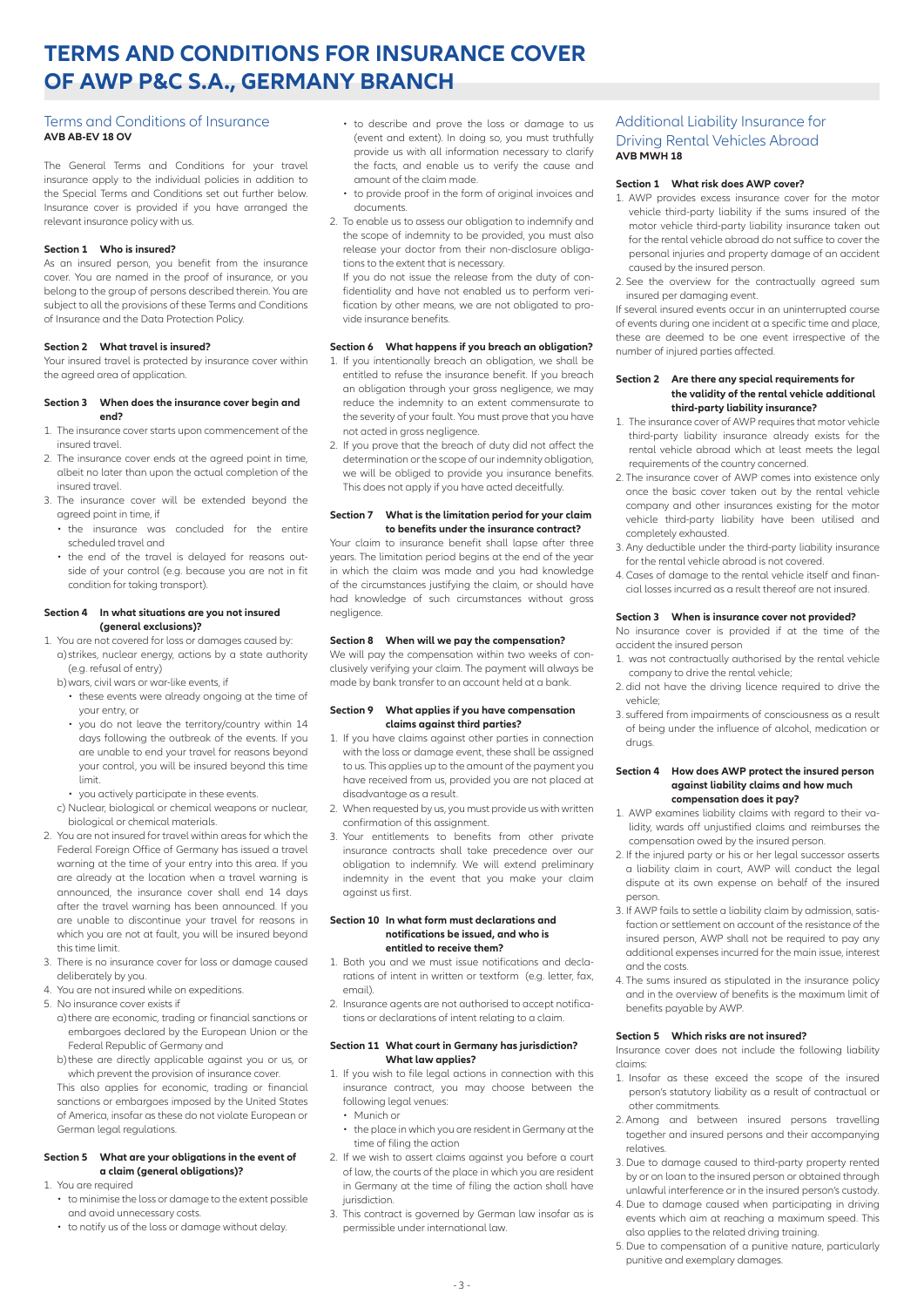#### **Section 6 What are the duties and obligations of the insured person after the occurrence of damage or loss?**

- 1. Each and every insured event must be reported to AWP immediately. An insured event is the damaging event which could entail the assertion of liability claims against the insured person.
- 2. If the claim for compensation has been asserted against the insured person, he or she must notify AWP thereof within one week after the claim is raised at the latest.
- 3. The insured person must also immediately inform AWP of any initiation of a preliminary investigation or issuance of an order of summary punishment or payment order and if proceedings are initiated, even if AWP is already aware of the insured event.
- 4. If the liability claim is taken to a court of law, the insure person shall allow AWP to conduct the proceedings, grant the legal counsel appointed and nominated by AWP full power of attorney to act on his or her behalf and submit all declarations deemed necessary by the legal counsel or AWP. Without awaiting instructions from AWP, the insured person shall raise objections within the specified period or seek the necessary legal remedies against orders for payment of damages decreed by the courts or by the state.
- 5. AWP is considered to have full authority to submit all declarations on behalf of the insured that it deems suitable to settle or ward off a claim.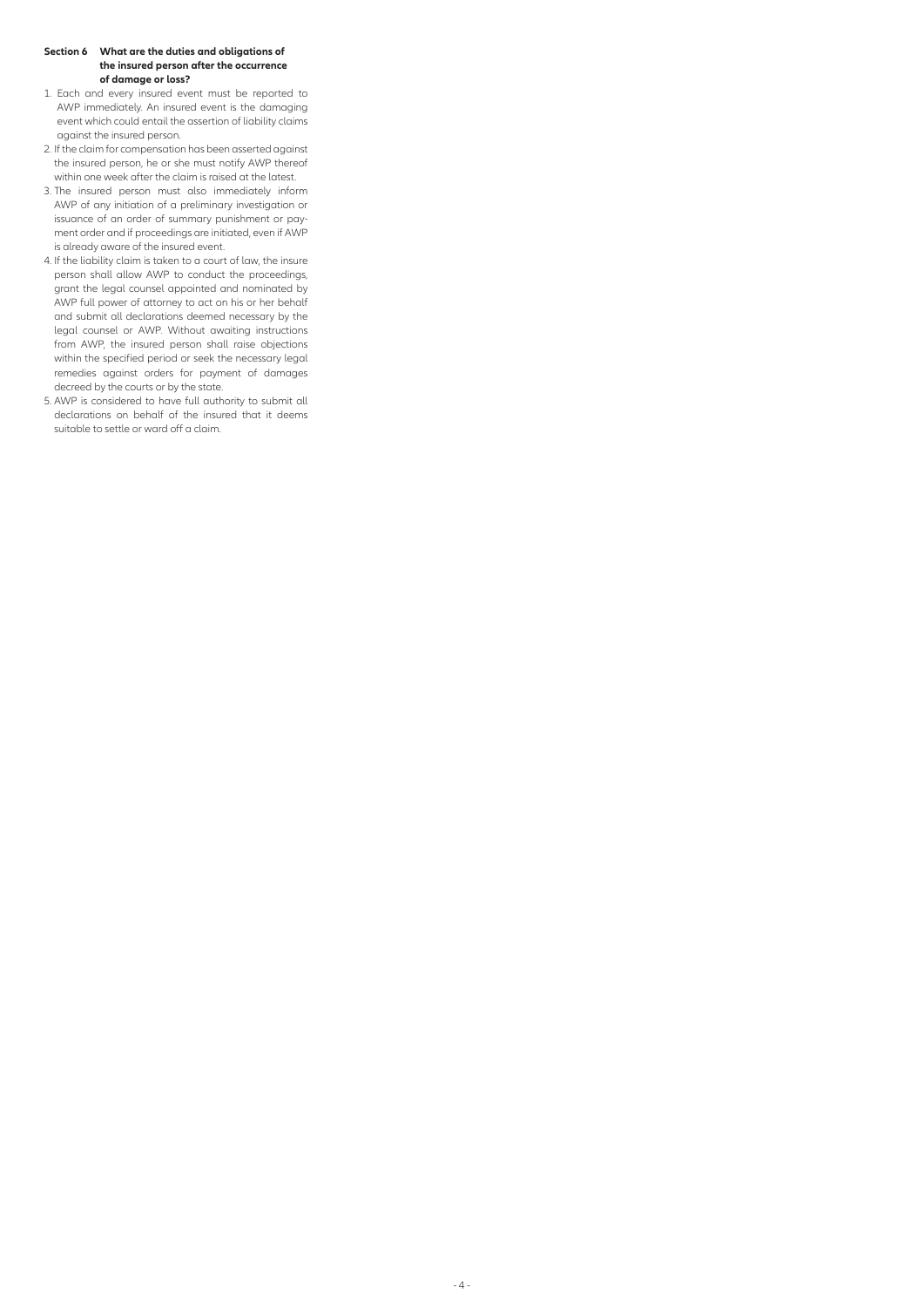# **DATA PROTECTION POLICY**

**In accordance with Art. 13 and 14 of the General Data Protection Regulation (GDPR), we are informing you about how your personal data is processed by AWP P&C S.A., Niederlassung für Deutschland (Germany Branch), and about the rights to which you are entitled under data protection law. Please make all co-insured individuals (e. g. your spouse) aware of this policy.**

#### **I Who is responsible for processing your personal data?**

Responsibility for processing your personal data rests with

AWP P&C S.A., Niederlassung für Deutschland Bahnhofstraße 16 D - 85609 Aschheim (near Munich).

The Data Protection Officer can be contacted by standard mail at the aforementioned address, using the suffix "Data Protection Officer", or by email at datenschutz-azpde@allianz.com.

#### **II For what purpose is your data processed, and on what legal basis does this take place?**

### **1. What applies to all categories of personal data?**

We process your personal data in compliance with the EU General Data Protection Regulation (GDPR), the German Federal Data Protection Act (BDSG), the provisions of the German Insurance Contract Act (VVG) relevant to data protection law, as well as all other applicable laws.

When you apply for insurance cover, we will require the information provided by you at this point in order to arrange the contract and to estimate the risk assumed by us. If the insurance contract comes into being, we will process this data for the implementation of the contractual relationship, such as for invoicing purposes. We require information about loss or damage in order to be able to assess whether an insured event has occurred and determine the extent of this loss or damage.

#### **It is not possible to arrange and implement the insurance contract without processing your personal data.**

Art. 6 (1) b) GDPR constitutes the legal basis for the processing of personal data for pre-contractual and contractual purposes.

Alongside that, Art. 6 (1) a) and  $c$ ) – f) GDPR contain other legally defined situations in which we are entitled to process personal data.

We will process your data in order to fulfil a legal obligation in accordance with Art 6 (1) c) GDPR, such as to review claims for settlement, if another insurer seeks recourse from us due to the existence of multiple insurance policies.

We will also process your data in order to uphold our legitimate interests or the legitimate interests of others, Art. 6 (1) f) GDPR. This may be the case particularly:

- for ensuring IT security and IT operations
- for marketing our own insurance products, and for conducting marketing surveys and opinion polls
- for the prevention and investigation of criminal activities (in particular, we employ data analyses to detect possible indications of insurance fraud).

As a rule, we only process that data that we have received directly from you. In certain cases we may also receive such data from other sources (such as if another insurer seeks recourse from us due to the existence of multiple insurance policies).

We also process your personal data in order to fulfil other statutory obligations, such as regulatory requirements, as well as data retention obligations imposed by commercial and tax law. In these cases, the legal basis of the data processing is provided by the relevant statutory regulations in conjunction with Art 6 (1) c) GDPR.

We may also process your data in accordance with Art 6 (1) d) GDPR in order to protect your vital interests, or if you have consented to the data processing, Art. 6 (1) a) GDPR.

If we wish to process your data for any purpose other than those specified above, we will notify you in advance within the framework of the statutory regulations.

#### **2. What applies to special categories of personal data, especially health data?**

There are special safeguards on the processing of special categories of personal data, of which health data is one. As a rule, processing is permitted only if you have consented to the processing in accordance with Art. 9 2) a) GDPR, or if this is a case of one of the other situations defined by law, Art. 9 (2) b) – j) GDPR.

#### **a) Processing of your special categories of personal data**

In many cases, in order to review the benefit entitlement, we require personal data belonging to a special category (sensitive data). This includes health data, for example. If, in connection with a specific insured event, you provide us with such data together with a request to review and process the claim, you are explicitly permitting us to process your sensitive data necessary in order to process the insured event. We will again remind you specifically of this fact in the claim form.

You may withdraw your consent at any time, with future effect. However, we explicitly inform you that it may in that case no longer be possible to review our indemnity obligation in connection with the insured event. If the review of the claim is already concluded there may be statutory retention obligations that mean the data cannot be erased.

We may also process your sensitive data if this is necessary to protect your vital interests, and if you are physically or legally incapable of giving consent, Art. 9 (2) c) GDPR. This may be the case if you suffer a serious accident while travelling, for example.

In the case of multiple insurance policies, if another insurer seeks recourse from us or if we seek recourse from another insurer, we may process your sensitive data in order to assert and defend the statutory claim for settlement, Art. 9 (2) f) GDPR.

#### **b) Requesting health data from third parties for review of the indemnity obligation**

In order to review our indemnity obligation, it may be necessary for us to review information about the state of your health, as provided by you for the substantiation of claims, or which is contained in the documents submitted (e.g. invoices, prescriptions, medical reports) or statements, such as from a doctor or other member of the healthcare profession.

For this purpose, we will require your consent, including a confidentiality waiver covering us and all agencies subject to a duty of confidentiality, and which are required to provide information for review of the indemnity obligation.

We will notify you in each specific case about what persons or institutions require information for what purpose. You may then decide in each case whether you consent to us collecting and using your health information, and whether to release the named persons or institutions and their duty of nondisclosure, and if you agree to the communication of your health data to us, or if you want to personally provide the necessary documentation.

#### **III To what recipients will we communicate your data?**

Recipients of your personal data may include: selected external service providers (e.g. assistance service providers, benefit processors, transport service providers, technical service providers, etc.), other insurers (e.g. in the case of multiple insurance coverage).

We also insure some of the risks that we cover with specialist insurance companies (re-insurers). To this end, it may be necessary to send your contract and, where relevant, your claims information to a re-insurer, to enable it to form its own opinion of the risk or the insured event.

If you join a group insurance contract as an insured person, (e.g. when acquiring a credit card), we may disclose your personal data to the policyholder (a bank for example), if it has a legitimate interest in knowing this information.

In addition, we may also communicate your personal data to other recipients, such as public authorities for the fulfilment of statutory duties of notification (e.g. finance authorities or criminal investigation agencies).

The forwarding of data is a form of data processing, and is likewise performed within the framework of the principles set out in Art. 6 (1) and Art. 9 (2) GDPR.

#### **IV How long will we retain your data?**

We will retain your data for the period during which claims may be made against our company (statutory limitation period of 3 to 30 years). We will also retain your data if we are under a legal obligation to do so, e.g. according to the provisions of the German Commercial Code, the German Fiscal Code or the German Money Laundering Act. The relevant retention periods range up to ten years.

#### **V Where will your data be processed?**

If we should transfer your data to service providers located outside of the European Economic Area (EEA), the transfer within the Allianz Group will be performed on the basis of "Binding Corporate Rules", which have been approved by the data protection authorities. These form part of the "Allianz Privacy Standard". These Corporate Rules are binding on all companies within the Allianz Group, and they ensure an appropriate level of protection for personal data. The "Allianz Privacy Standard" and the list of Allianz Group companies bound by this standard, can be viewed here: https://www.allianz-partners.com/ allianz-partners---binding-corporate-rules-.html.

In those cases in which the "Allianz Privacy Standard" does not apply, the transfer of data to third countries will take place in accordance with Art. 44 – 50 GDPR.

#### **VI What are your rights?**

You have the right to be informed about all of the information retained by us, and to demand that incorrect data be rectified. Under certain conditions, you also have the right to the erasure of data, the right to object to processing, the right to the restriction of processing and the right to data portability.

#### **Right of objection**

You may object to the processing of your data for direct marketing purposes. If we process your data in order to protect legitimate interests, you may object to this processing for reasons pertaining to your particular situation.

If you have any objections concerning the handling of your data, you may contact the aforementioned Data Protection Officer in this connection. You are also entitled to lodge an objection with a data protection supervisory authority.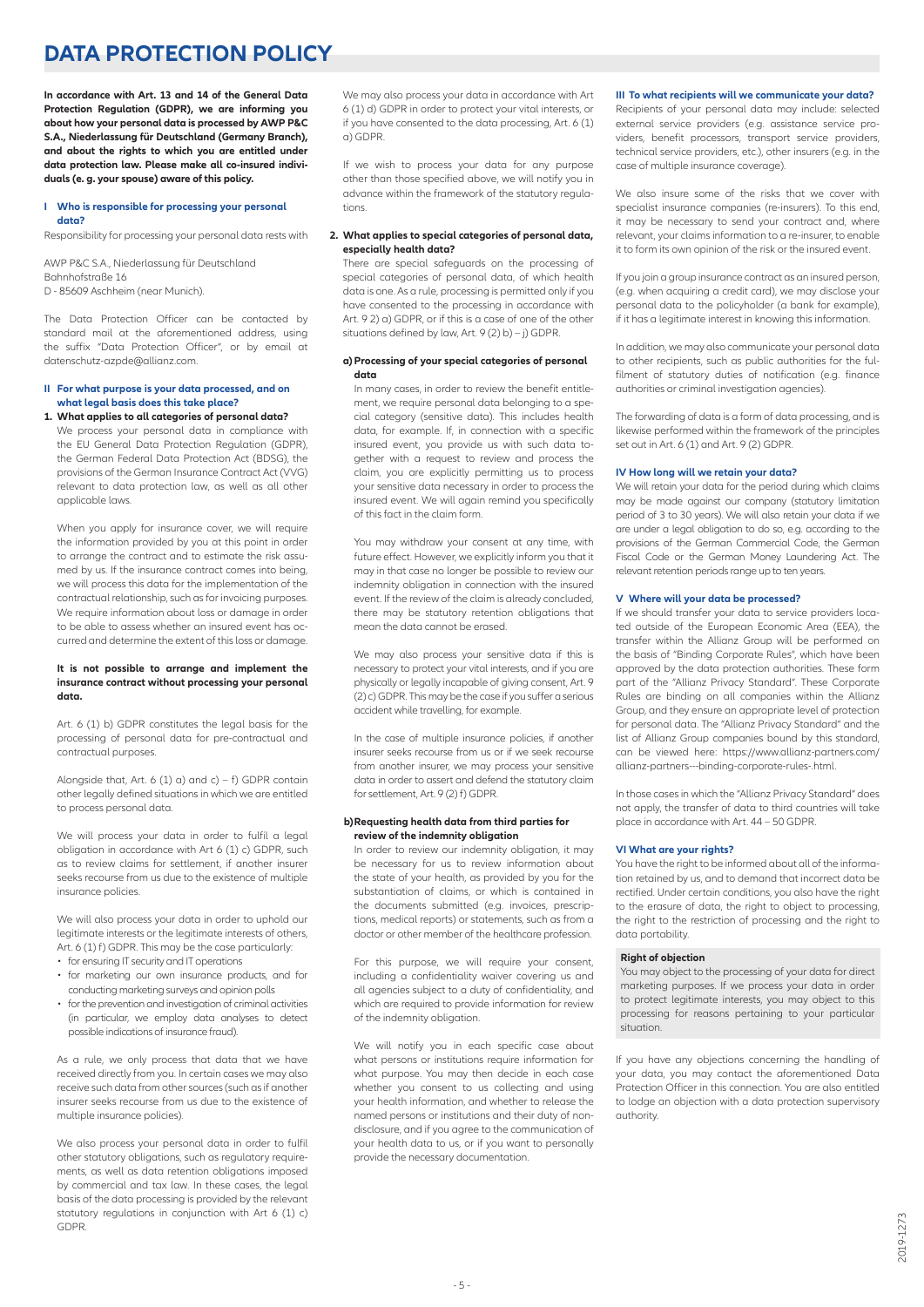



| <b>Certificaat</b><br>Aansprakelijkheidsverzekering                                                                                                                                                                                                                                                          | <b>Certificate of Insurance</b><br><b>Public and Product Liability</b>                                                                                                                                                                                               |  |
|--------------------------------------------------------------------------------------------------------------------------------------------------------------------------------------------------------------------------------------------------------------------------------------------------------------|----------------------------------------------------------------------------------------------------------------------------------------------------------------------------------------------------------------------------------------------------------------------|--|
| Niets hierin zal dienen om de bepalingen van het Beleid te<br>wijzigen, te wijzigen of ervan af te wijken.                                                                                                                                                                                                   | Nothing herein contained shall serve to alter, vary or waive<br>the provisions of the Policy.                                                                                                                                                                        |  |
| Deze brief is louter informatief en geeft de houder geen<br>rechten. Voor alle bijzonderheden van de verzekering<br>verwijzen wij u naar het Polisdocument.<br>Dit certificaat wordt beschouwd als een vertaling van de<br>originele Duitse versie.                                                          | This letter is only for information and does not confer any<br>rights upon the holder. For full particularities of the<br>insurance please refer to the Policy document.<br>This certificate shall be considered as a translation of the<br>original German version. |  |
| Verzekeringscertificaat                                                                                                                                                                                                                                                                                      | <b>Certificate for</b>                                                                                                                                                                                                                                               |  |
| to whom it may concern                                                                                                                                                                                                                                                                                       |                                                                                                                                                                                                                                                                      |  |
| Verzekeringsnemer                                                                                                                                                                                                                                                                                            | Policyholder                                                                                                                                                                                                                                                         |  |
| <b>TUI AG</b><br>Karl-Wiechert-Allee 4<br>D-30625 Hannover                                                                                                                                                                                                                                                   |                                                                                                                                                                                                                                                                      |  |
| <b>Polisnummer</b>                                                                                                                                                                                                                                                                                           | <b>Policy Number</b>                                                                                                                                                                                                                                                 |  |
| DE00028437-LI-21A                                                                                                                                                                                                                                                                                            |                                                                                                                                                                                                                                                                      |  |
| Verzekeraar                                                                                                                                                                                                                                                                                                  | <b>Insurer</b>                                                                                                                                                                                                                                                       |  |
| XL Insurance Company SE<br>Direktion für Deutschland<br>Colonia-Allee 10-20<br>D-51067 Köln                                                                                                                                                                                                                  |                                                                                                                                                                                                                                                                      |  |
| <b>Dekking</b>                                                                                                                                                                                                                                                                                               | <b>Scope of Cover</b>                                                                                                                                                                                                                                                |  |
| Deze verzekering dekt, binnen de grenzen en<br>voorwaarden van de bovengenoemde<br>verzekeringsovereenkomst, de wettelijke<br>aansprakelijkheid van de verzekeringnemer en/of de<br>medeverzekerde* voortvloeiend uit de verzekerde<br>activiteiten, eigendommen en rechtsverhoudingen met<br>betrekking tot | This insurance covers subject to the limits and conditions<br>of the above mentioned insurance contract the legal liability<br>of the policyholder and/or the co-insured* arising from the<br>insured activities, properties and legal relationship in<br>respect of |  |
| • overlijden, lichamelijk letsel of andere<br>gezondheidsschade van personen (schade aan<br>personen)                                                                                                                                                                                                        | death, bodily injury or other health impairments of<br>$\bullet$<br>persons (damage to persons)<br>destruction, damage to or loss of property (property<br>٠                                                                                                         |  |
| • vernieling, beschadiging of verlies van eigendommen<br>(zaakschade)<br>Op de dekking van de verzekering zijn de Algemene<br>Voorwaarden Aansprakelijkheidsverzekering (AHB) en de<br>bijzondere voorwaarden van de polis, die aan de AHB<br>voorafgaan, van toepassing.                                    | damage)<br>The insurance coverage is governed by the General<br>Conditions for the Liability Insurance (AHB) and the special<br>conditions of the policy, which are preceding the AHB.                                                                               |  |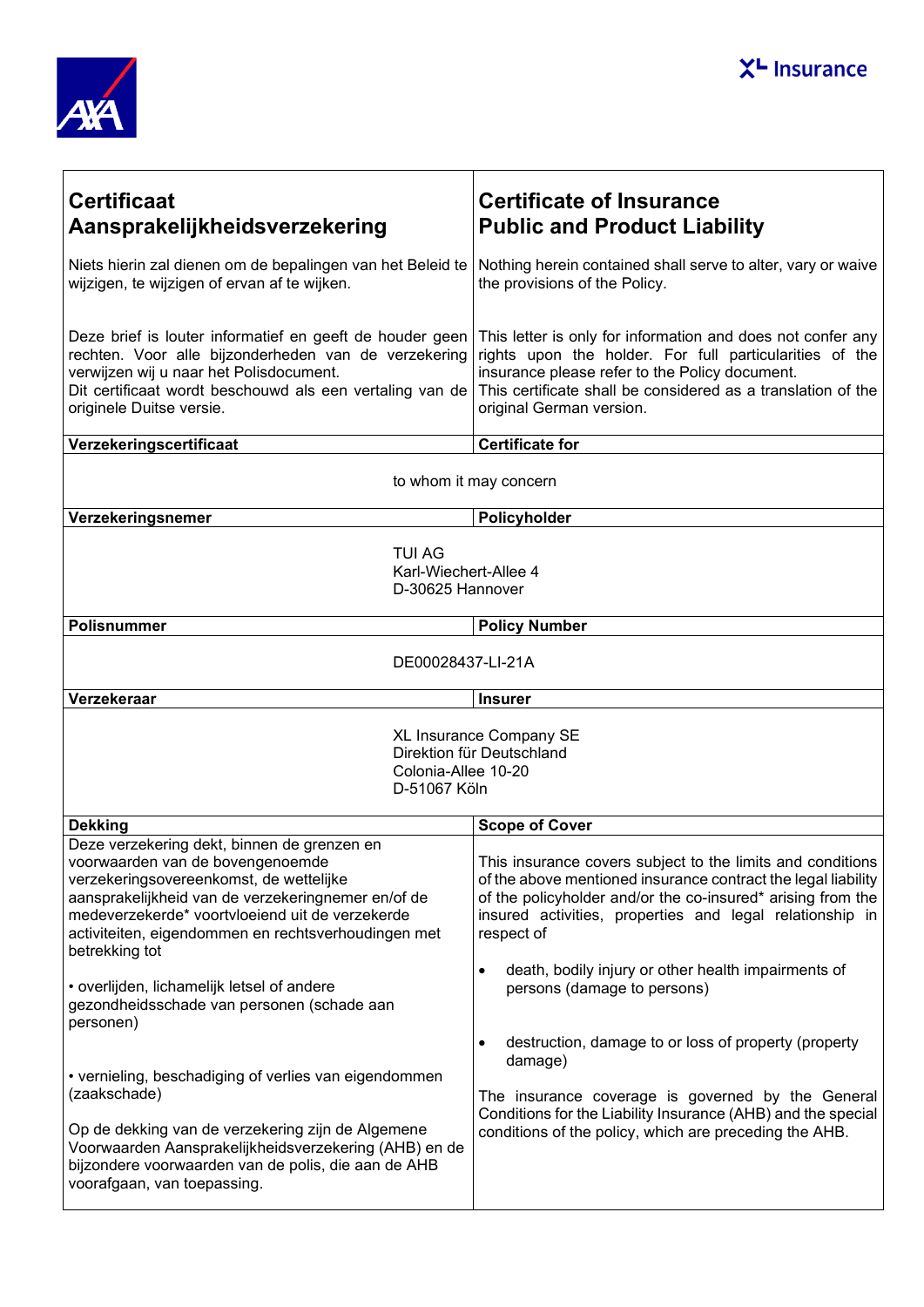| * NB: waar medeverzekering van een<br>Dochtermaatschappij niet is toegestaan onder de<br>toepasselijke wetgeving, is de Dochtermaatschappij niet<br>verzekerd, maar is de Polishouder verzekerd voor zijn<br>financiële belang in dergelijke Dochterondernemingen. | * NB: where co-insurance of any Subsidiary is<br>impermissible under applicable law, the Subsidiary is not<br>insured, but the Policyholder is insured for its financial<br>interest in such Subsidiaries. |  |
|--------------------------------------------------------------------------------------------------------------------------------------------------------------------------------------------------------------------------------------------------------------------|------------------------------------------------------------------------------------------------------------------------------------------------------------------------------------------------------------|--|
| Gebiedsgeldigheid                                                                                                                                                                                                                                                  | <b>Territorial scope of cover</b>                                                                                                                                                                          |  |
| Wereldwijd inclusief VS/Canada/ Worldwide including USA/Kanada                                                                                                                                                                                                     |                                                                                                                                                                                                            |  |
| Sublimiet voor huurcontracten van klanten -<br>Motoraansprakelijkheid                                                                                                                                                                                              | <b>Sublimit for Customers Hires - Motor Liability</b>                                                                                                                                                      |  |
| Umbrella voor lichamelijk letsel en materiële schade,                                                                                                                                                                                                              | Umbrella for Bodily injuries and property damages,                                                                                                                                                         |  |
| gecombineerd, voor het verschil tussen de                                                                                                                                                                                                                          | combined, for the difference between the underlying                                                                                                                                                        |  |
| onderliggende polis en het volgende bedrag                                                                                                                                                                                                                         | policy and following amount                                                                                                                                                                                |  |
| EUR 7.500.000,00 per gebeurtenis,<br>EUR 7.500.000,00 voor alle gebeurtenissen in het<br>polis jaar                                                                                                                                                                | EUR 7.500.000,00 any one occurrence,<br>EUR 7.500.000,00 for all occurrences in the policy year                                                                                                            |  |
| Sublimieten:                                                                                                                                                                                                                                                       | Underlying Limits of Indemnity:                                                                                                                                                                            |  |
| - Voor het autoverhuurbedrijf Alamo in Canada, de                                                                                                                                                                                                                  | For the Car Rental Company Alamo in Canada, USA                                                                                                                                                            |  |
| VS en zijn gebieden, evenals Puerto Rico                                                                                                                                                                                                                           | and its Territories as well as Puerto Rico                                                                                                                                                                 |  |
| Verschil tussen de verzekeringsdekking voor de                                                                                                                                                                                                                     | Difference between the insurance coverage for the                                                                                                                                                          |  |
| gehuurde auto, minimaal USD 1.000.000,00 en de                                                                                                                                                                                                                     | rented car, USD 1'000'000 at a minimum, and the                                                                                                                                                            |  |
| bovengenoemde limiet                                                                                                                                                                                                                                               | above mentioned limit respectively                                                                                                                                                                         |  |
| het verschil tussen de Verplichte                                                                                                                                                                                                                                  | the difference between the Mandatory insurance                                                                                                                                                             |  |
| verzekeringslimieten, als deze hoger zijn, en de                                                                                                                                                                                                                   | limits, if these are higher, and the above mentioned                                                                                                                                                       |  |
| bovengenoemde limiet.                                                                                                                                                                                                                                              | limit.                                                                                                                                                                                                     |  |
| - Voor het autoverhuurbedrijf National in Canada, de                                                                                                                                                                                                               | For the Car Rental Company National in Canada, USA                                                                                                                                                         |  |
| VS en zijn territoria, evenals Puerto Rico                                                                                                                                                                                                                         | and its Territories as well as Puerto Rico                                                                                                                                                                 |  |
| Verschil tussen de verzekeringsdekking van de                                                                                                                                                                                                                      | Difference between the insurance coverage for the                                                                                                                                                          |  |
| gehuurde auto, minimaal EUR 2.000.000,00 en de                                                                                                                                                                                                                     | rented car, EUR 2'000'000 at a minimum, and the                                                                                                                                                            |  |
| bovengenoemde limiet                                                                                                                                                                                                                                               | above mentioned limit respectively                                                                                                                                                                         |  |
| het verschil tussen de Verplichte                                                                                                                                                                                                                                  | the difference between the Mandatory insurance                                                                                                                                                             |  |
| verzekeringslimieten, als deze hoger zijn, en de                                                                                                                                                                                                                   | limits, if these are higher, and the above mentioned                                                                                                                                                       |  |
| bovengenoemde limiet.                                                                                                                                                                                                                                              | limit.                                                                                                                                                                                                     |  |
| - Voor alle andere autoverhuurbedrijven wereldwijd                                                                                                                                                                                                                 | For all other Car Rental Companies worldwide                                                                                                                                                               |  |
| Verschil tussen de verzekeringsdekking van de                                                                                                                                                                                                                      | Difference between the insurance coverage for the                                                                                                                                                          |  |
| gehuurde auto, minimaal EUR 2.000.000,00 en de                                                                                                                                                                                                                     | rented car, EUR 2'000'000 at a minimum, and the                                                                                                                                                            |  |
| bovengenoemde limiet                                                                                                                                                                                                                                               | above mentioned limit respectively                                                                                                                                                                         |  |
| het verschil tussen de Verplichte                                                                                                                                                                                                                                  | the difference between the Mandatory insurance                                                                                                                                                             |  |
| verzekeringslimieten, als deze hoger zijn, en de                                                                                                                                                                                                                   | limits, if these are higher, and the above mentioned                                                                                                                                                       |  |
| bovengenoemde limiet.                                                                                                                                                                                                                                              | limit.                                                                                                                                                                                                     |  |